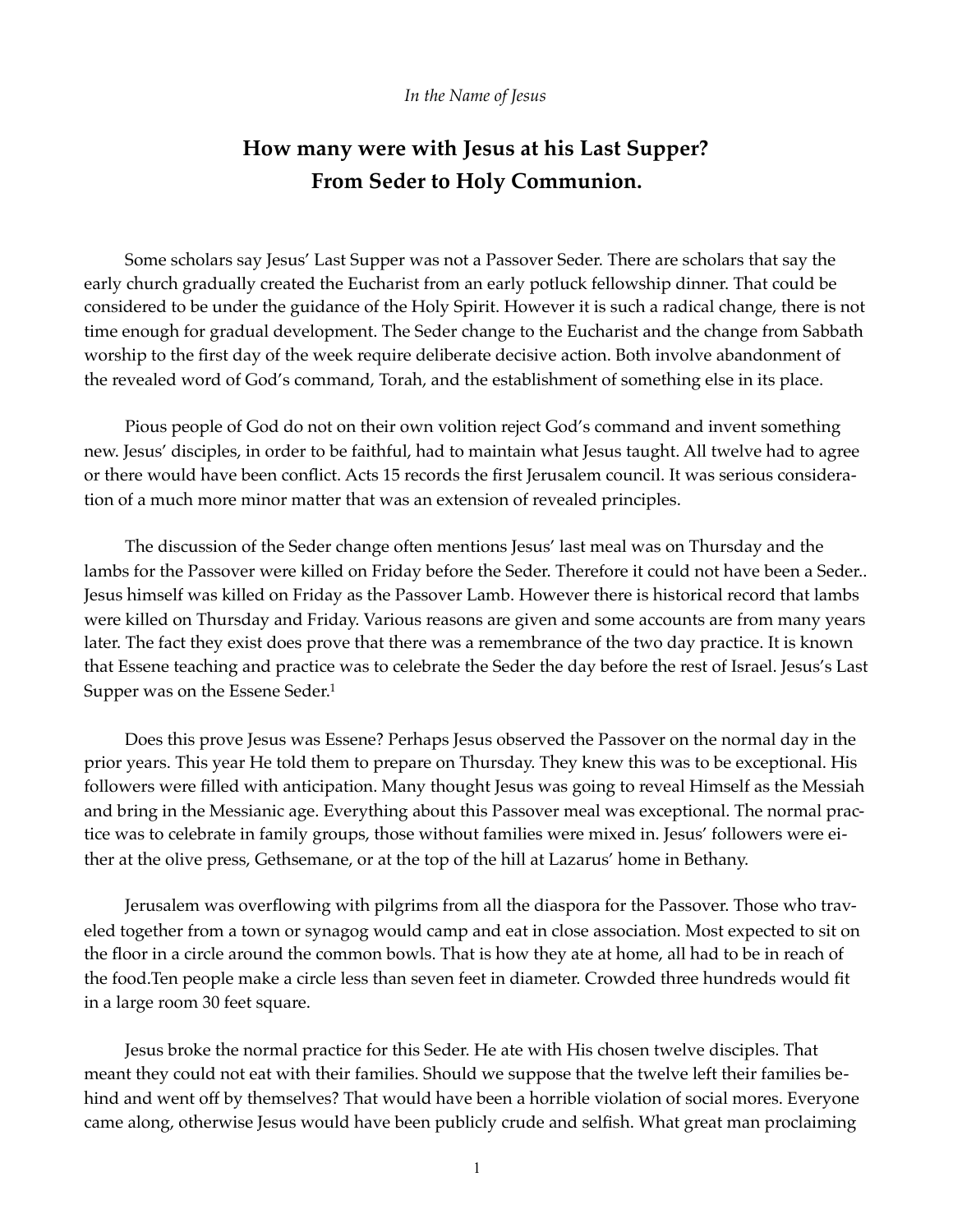love among his followers could do otherwise? Just because the Gospels do not mention them is no proof that all the rest were not there. Lazarus, Mary, Martha and their families, Jesus' mother Mary, Clopas and his wife Mary, Matthias and Joseph Barsabba, Mary Magdalene. What about those He healed? Do you think Jairus whose daughter had been raised would have sought Jesus out? Would Zaccheaus have gone somewhere else? Counting the known followers of Jesus, adding family members quickly leads to a figure over 250. The only ones missing would have had social obligations that kept them away. Joseph of Aramathia and Nicodemus were members of the Sanhedrin. Luke lists Joanna, the wife of Chuza, Herod's steward, Susanna, and many other socially prominent women, who might not have been able to attend. The Centurion, whose servant was healed, may have been out of place. The Picture of the Last Supper is changed from the Twelve at table to close to 300 sitting in circles on the floor. The second image is much closer to the truth.

The upper room was prepared for passover and available. Unbelievable! Every space for miles around was packed tight, roofs, every bare patch of ground covered with campsites. How could a room have been available, much less a room prepared for passover celebration? Distant synagogs, Alexandria, Antioch, Babylon, had guest houses for their members when they came to Jerusalem. There were a reported 500 of such guest houses in Jerusalem. The Torah mandated all Israelites come to the Temple for three festivals a year. In between the festivals those places were for students and travelers from their community. It was not just the upper room that was prepared and empty. The whole large house was ready for a large contingent and equipped to prepare their feast. Jesus' followers would have prepared nearly 30 lambs. That was not a major task when scattered at many camp sites but requires an establishment with great facilities. Records state between 200,000 and 250,000 lambs where sacrificed for Passover in the years before the Temple was destroyed.

Perhaps the pilgrims had a problem, the rabbi fell and was injured, slowing their travel. A messenger was sent to inform the people at the house. Jesus told the disciples they would meet a man carrying water, who would lead them to the house. That still does not explain why the steward would permit them to use the building, unless, he realized this was by divine intervention. He might have sent the man for water, anticipating their immanent arrival. Then another messenger came saying they were further delayed until the next day. If it was a house for Essenes, they would have been forced to celebrate Passover where they stopped and not at the house. It was custom, not law, that the lamb was sacrificed at the Temple. The steward of the house, the disciples, recognized a miracle. Jesus knew this house was available before the steward of the house knew.

Having a reason for the time and place of Jesus' final meal does not explain how that became the weekly Sunday Eucharist celebration of bread and wine. The Decalog mandates Sabbath worship. How can the obedient faithful decide to break that commandment in order to worship on Sunday? Only the one they knew as the Son of God, Lord, Messiah - Christ, could have the authority to change God's Torah - Law. Just because Jesus rose from the grave on Sunday is not authority for them to make that change, without His clear command.

Jesus walked with Clopas/Cleopas on the way to Emmaus. His wife Mary is called the sister of Mary, Jesus' mother. The best understanding is that Clopas was Mary's husband Joseph's brother. Clopas' son Simeon became the second Bishop of the Jerusalem church. Probably Clopas' whole family